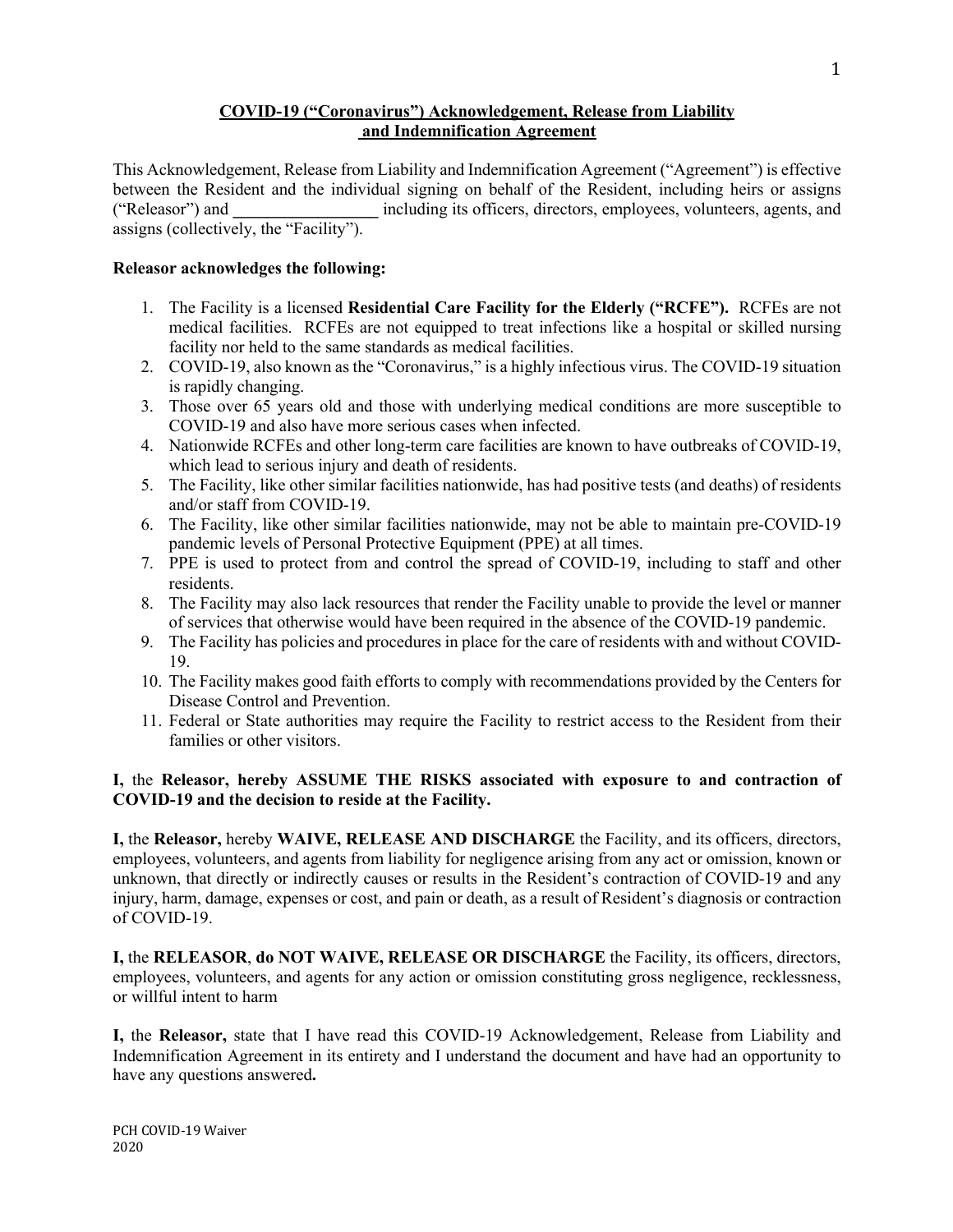| Acknowledged and Agreed by Releasor, on |       | (Date): |
|-----------------------------------------|-------|---------|
| <b>SIGNATURES:</b>                      |       |         |
| Resident:                               | Date: |         |
| Family Member(s):                       | Date: |         |
| Witness:                                | Date: |         |
|                                         |       |         |

If the Resident is unable to sign or has delegated the signing to another, please provide the following information and then sign.

 $\_$  , and the contribution of the contribution of the contribution of the contribution of the contribution of  $\mathcal{L}_\text{max}$  $\mathcal{L}_\text{max} = \mathcal{L}_\text{max} = \mathcal{L}_\text{max} = \mathcal{L}_\text{max} = \mathcal{L}_\text{max} = \mathcal{L}_\text{max} = \mathcal{L}_\text{max} = \mathcal{L}_\text{max} = \mathcal{L}_\text{max} = \mathcal{L}_\text{max} = \mathcal{L}_\text{max} = \mathcal{L}_\text{max} = \mathcal{L}_\text{max} = \mathcal{L}_\text{max} = \mathcal{L}_\text{max} = \mathcal{L}_\text{max} = \mathcal{L}_\text{max} = \mathcal{L}_\text{max} = \mathcal{$ 

Reasons why the Resident did not sign:

Signor's authority to sign for the Resident (Mark all the apply and produce documentation)

- General Durable Power of Attorney
- \_\_\_ Durable Power of Attorney for Health Care
- Conservator or Guardian (Appointed by court)
- Appointment as Health Care Agent
- Family

If you only marked "Family" above or your relation to the Resident is not listed above, explain how the Resident authorized you to admit him/her to the Community and to sign this Agreement and Release (examples: written permission, verbal expression, etc.)

 $\mathcal{L}_\text{max} = \mathcal{L}_\text{max} = \mathcal{L}_\text{max} = \mathcal{L}_\text{max} = \mathcal{L}_\text{max} = \mathcal{L}_\text{max} = \mathcal{L}_\text{max} = \mathcal{L}_\text{max} = \mathcal{L}_\text{max} = \mathcal{L}_\text{max} = \mathcal{L}_\text{max} = \mathcal{L}_\text{max} = \mathcal{L}_\text{max} = \mathcal{L}_\text{max} = \mathcal{L}_\text{max} = \mathcal{L}_\text{max} = \mathcal{L}_\text{max} = \mathcal{L}_\text{max} = \mathcal{$  $\mathcal{L}_\text{max} = \mathcal{L}_\text{max} = \mathcal{L}_\text{max} = \mathcal{L}_\text{max} = \mathcal{L}_\text{max} = \mathcal{L}_\text{max} = \mathcal{L}_\text{max} = \mathcal{L}_\text{max} = \mathcal{L}_\text{max} = \mathcal{L}_\text{max} = \mathcal{L}_\text{max} = \mathcal{L}_\text{max} = \mathcal{L}_\text{max} = \mathcal{L}_\text{max} = \mathcal{L}_\text{max} = \mathcal{L}_\text{max} = \mathcal{L}_\text{max} = \mathcal{L}_\text{max} = \mathcal{$ 

With my signature, I certify that I am authorized to sign on behalf of the Resident and all information shown above is true to the best of my knowledge.

 $\mathcal{L}_\text{max} = \frac{1}{2} \sum_{i=1}^n \mathcal{L}_\text{max}(\mathbf{z}_i - \mathbf{z}_i)$ 

 $\mathcal{L}_\text{max}$  and the contract of the contract of the contract of the contract of the contract of the contract of the contract of the contract of the contract of the contract of the contract of the contract of the contrac

Signature of Authorized Agent **Print Name and Title** Date

Signature of Facility Representative Witness

 $\mathcal{L}_\text{max}$  and the contract of the contract of the contract of the contract of the contract of the contract of the contract of the contract of the contract of the contract of the contract of the contract of the contrac

Print Name and Title Date